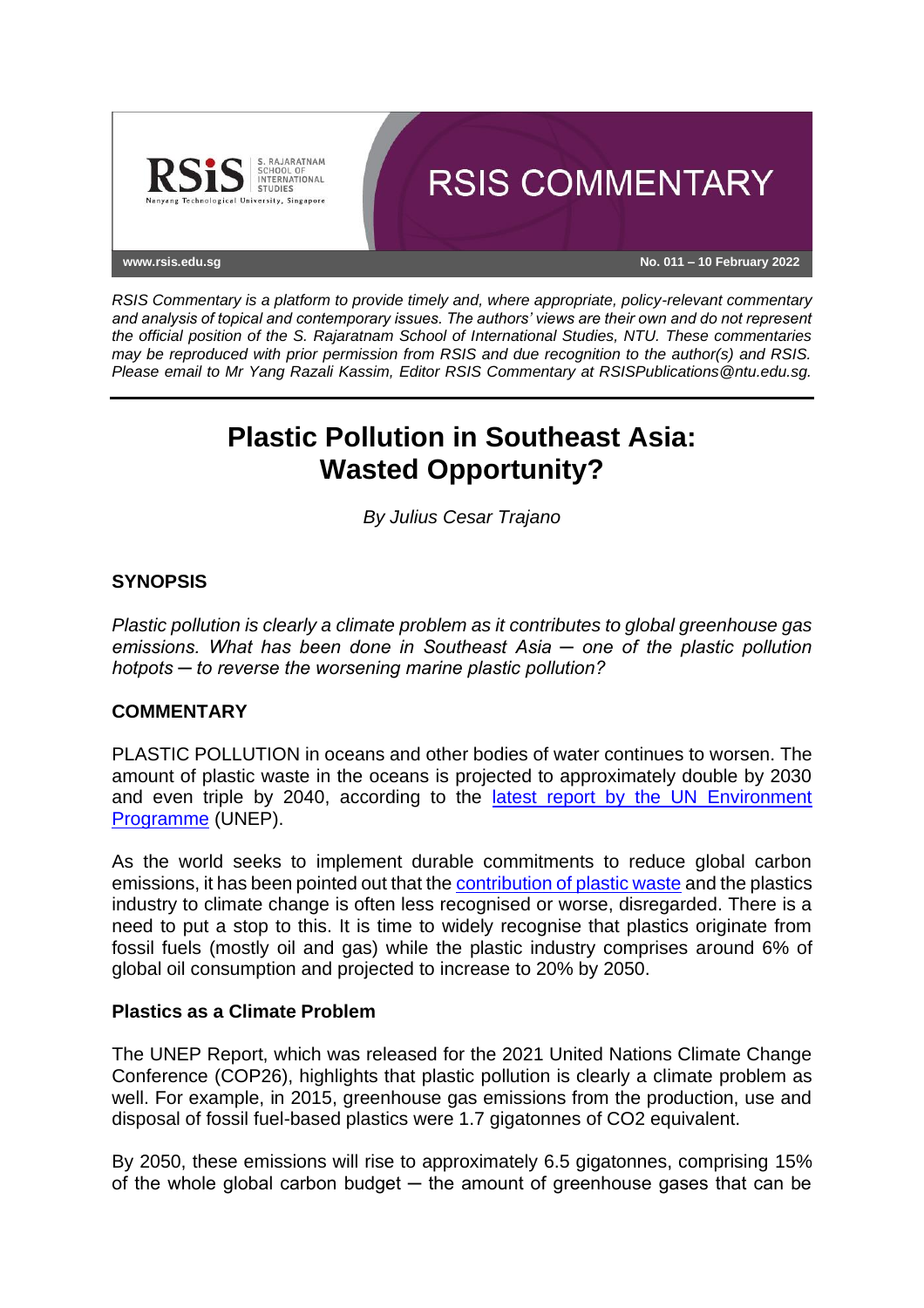emitted while keeping warming below a specific temperature goal set by the Paris Agreement.

Current waste management practices (inadequate waste collection, uncontrolled dumping, and burning of waste) also contribute to 5% of global greenhouse gas emissions. Plastic pollution in our oceans also exacerbates global warming. When exposed to sunlight and heat, discarded [plastics emit methane and ethylene,](https://blogs.worldbank.org/endpovertyinsouthasia/6-reasons-blame-plastic-pollution-climate-change) two potent greenhouse gases, increasing the rate of climate change, and thus perpetuating the cycle.

# **Cleaning Up Marine Trash in SC Sea, Pacific Ocean**

Southeast Asia is both a source and victim of plastic pollution in the Pacific Ocean, including the South China Sea, peripheral seas and rivers. The region is a major contributor to land-based plastic waste leaking into the world's oceans with six of the ten ASEAN member states generating a combined 31 million tonnes of plastic waste per year.

Around 80% of marine plastic debris can be traced back to land-based plastic waste. Shared river systems and waterways are the conduits for ocean plastic pollution. As a result, the South China Sea and the Pacific Ocean are littered with marine trash. What has been done in Southeast Asia, one of the plastic pollution hotpots, to find solutions?

There has been growing momentum in Southeast Asia, in cooperation with the international community, to look for solutions, evidenced by the inclusion of the issue in the ASEAN agenda. In recent years, a majority of ASEAN member states have individually launched their national roadmap/plan of action on marine plastic pollution.

The *[ASEAN Regional Action Plan for Combating Marine Debris in the ASEAN Member](https://asean.org/book/asean-regional-action-plan-for-combating-marine-debris-in-the-asean-member-states-2021-2025-2/)  [States](https://asean.org/book/asean-regional-action-plan-for-combating-marine-debris-in-the-asean-member-states-2021-2025-2/) (2021-2025)* outlines regional actions necessary to collectively address the issue of marine plastic pollution in ASEAN over the next few years.

### **Critical Area in ASEAN Plan**

One critical area that the ASEAN Regional Action Plan cited is that there is a general lack of capacity around plastic waste management in the region, both in the public and the private sectors. In this regard, one component of the action plan deals with research, innovation and capacity building. There have been significant cooperative initiatives in this area, with robust assistance from donor countries and dialogues partners of ASEAN.

For instance, the [ASEAN-Norway Cooperation Project on Local Capacity Building for](https://www.niva.no/en/projectweb/aseano)  [Reducing Plastic Pollution](https://www.niva.no/en/projectweb/aseano) in the ASEAN Region (ASEANO) Project, which commenced in 2019, focuses on local municipality/city level sustainability and a set of science-based and feasible measures to reduce plastic pollution from key sectors.

It aims to improve the capacity of local actors such as regional governments, NGOs, and academic institutions. Other ongoing capacity building projects benefitting Southeast Asian countries include the ASEAN+3 Marine Plastics Debris Cooperative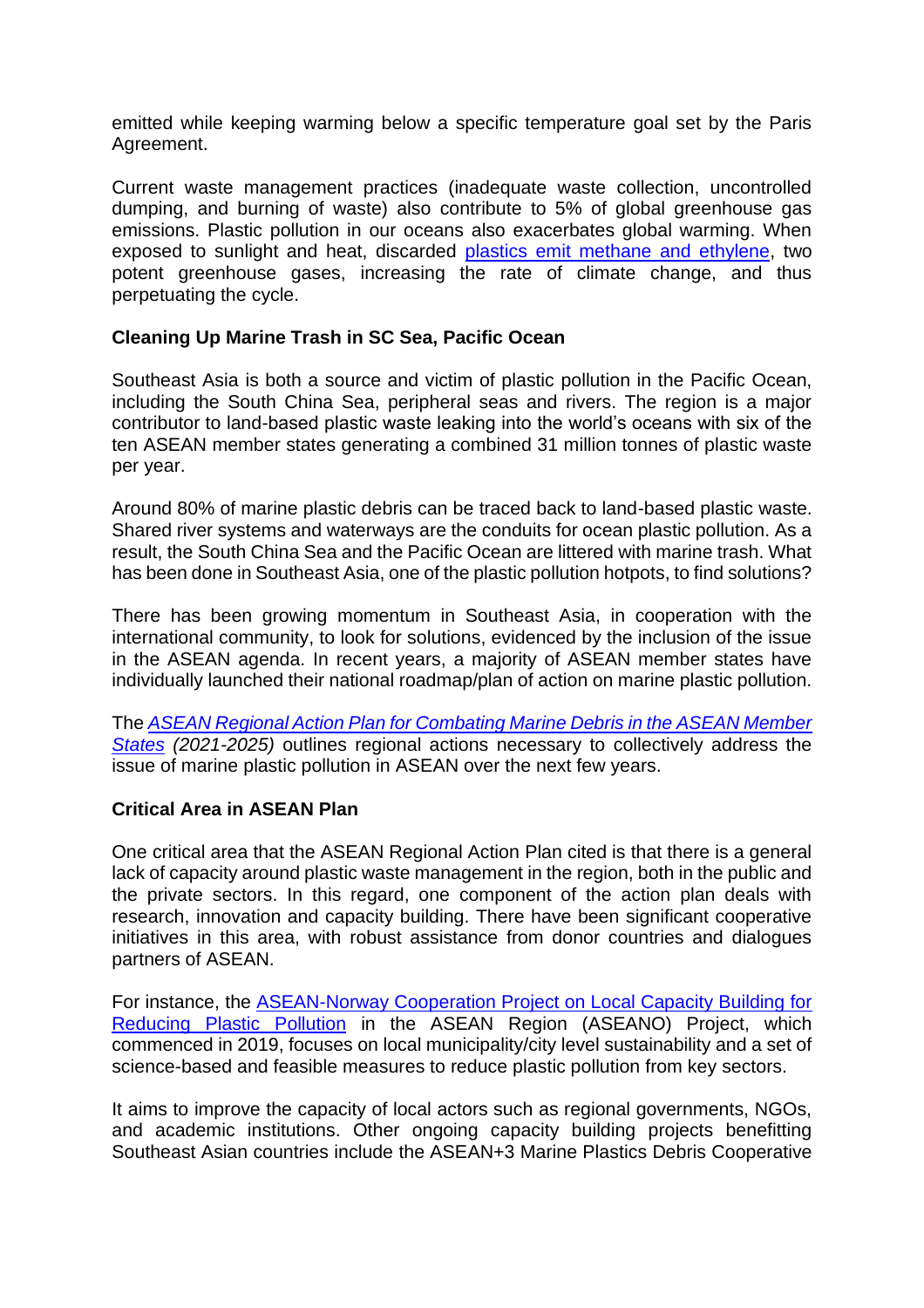Action Initiative and the Japan-funded Promotion of action against marine plastic litter in Asia and the Pacific (CounterMEASURE Project).

The private sector has been recently a major driver of the growing recycling ecosystem in Southeast Asia. National recycling associations have been setup by companies in Singapore, Malaysia, Vietnam, the Philippines, Vietnam and Indonesia to ramp up their recycling efforts and reduce plastic packaging waste.

The expanding responsibility being assumed by businesses is a necessary part of the sustainable approach to the collection and proper treatment of their plastic/packaging products at end-of-life. However, this approach remains voluntary; this should progressively move towards a legally mandated Extended Producer Responsibility (EPR) approach, where businesses bear the responsibility for the collection and treatment of their products when they reach end-of-life. States need to legislate an EPR framework in this regard.

### **Empowering the Consumer**

Complementing producers' responsibility, there is a need for a stronger consumerdriven movement that will encourage companies to drastically minimise, if not completely eradicate, single-use plastics. This entails the need to increase public awareness and boost public education.

The COVID-19 pandemic has affected the momentum of societies and communities in shifting towards reduced use of plastics and recycling them. There has been a heavy reliance on food-delivery services and online shopping, utilising more plastics, as well as disposable PPEs and facemasks amid the pandemic, while recycling has dropped off. Intensive public education campaigns to institutionalise behavioural changes are essential.

Civil society organisations, including environmental groups in the Philippines, Indonesia and Thailand, for instance, have been conducting grassroots campaigns on sustainable consumption, river protection, and plastic waste reduction system at the community level.

Innovative initiatives that offer consumers financial incentives to either decline or return packaging can be considered. Across the world, governments are developing [Deposit Return Schemes frameworks](https://www.sustainability.com/thinking/engaging-consumers-to-reduce-and-recycle/) and businesses incentivise using less plastic packaging through discounts.

Ultimately, the approach to addressing plastic pollution should be comprehensive and multi-sectoral. This includes not only the reduction of our [plastic footprint](https://www.wwf.org.uk/updates/ten-tips-reduce-your-plastic-footprint) but also better waste management, technological solutions, behavioural changes and sustainable economic models that can address both our plastic problem and carbon emissions.

As universal consciousness grows, there is an opportunity to work together to save the world's oceans from the ravages of human litter. This opportunity should not be wasted.